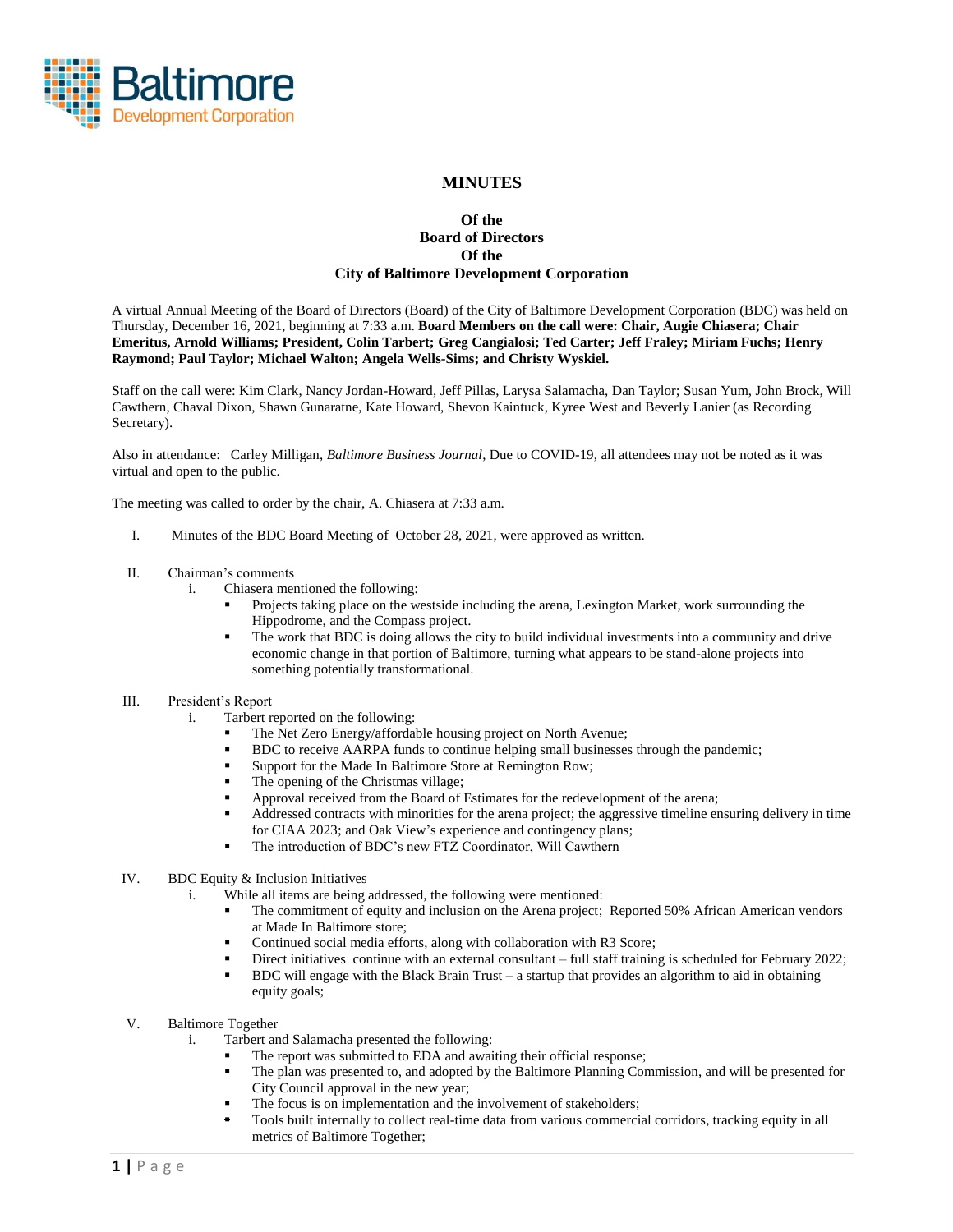- Collaboration with institutions/organizations to effectively make data available and transparent;
- Strategies to raise funding for implementation are being explored; and
- The integration of Baltimore Together with the Mayor's Five Pillars.

#### VI. BDC Board Annual Elections

i. Williams proposed the following resolutions for consideration by the Board of Directors at its December 16, 2021 annual meeting. The resolution, addressing the re-election of the class of 2021 Directors, and sent to each board member in advance, read as follows:

### **CITY OF BALTIMORE DEVELOPMENT CORPORATION**

## **PROPOSED RESOLUTIONS FOR CONSIDERATIONBY THE BOARD OF DIRECTORS AT ITS DECEMBER 16, 2021 ANNUAL MEETING**

### **Re-election of "Class of 2021" Directors as "Class of 2025" Directors and Four "Ex Officio" Directors**

WHEREAS, the Board desires to re-elect (1) two "Class of 2021" Directors as "Class of 2025" Directors, to serve for an additional four- year term and (2) the four "ex officio" Directors serving in accordance with Section 2.02 of the Amended and Restated Bylaws of the Corporation;

NOW, THEREFORE, BE IT RESOLVED: That the following personsbe and they are hereby elected as Directors of the Corporation to serve in such capacity for a four-year term until the Annual Meeting in 2025 and their successors are duly elected and qualified;

| Class of 2025 |  |
|---------------|--|
|               |  |
|               |  |

- ii. Williams moved to approve the resolution, Carter seconded, the vote was unanimous, and the motion passed.
- iii. Chiasera proposed the following resolutions for consideration by the Board of Directors at its December 16, 2021 annual meeting. The resolution, addressing the re-election of the class of 2021 ex officio Directors, and sent to each board member in advance, read as follows:

AND BE IT FURTHER RESOLVED: That, the following Directors, who serve on a year-toyear basis by virtue of the offices that they hold,be and each are hereby re-elected as Directors of the Corporation for a one (1)-year term, until the next Annual Meeting and until their respective successors are duly elected and qualified:

> Alice Kennedy, *Commissioner of the Department of Housingand Community Development* Henry J. Raymond, *Director of Finance* Colin Tarbert, *President of the Corporation* Paul E. Taylor, *Director, Mayor's Office of Small and Minorityand Women Business Development*

iv. Fuchs moved to approve the resolution; Cangialosi seconded, the vote was unanimous, and the motion passed.

VII. Project Review – 414 N. Howard Street

- i. K. West presented the following including background information on the property/project:
	- After receiving an unsolicited proposal, BDC released a 30-day RFP for 414 N. Howard Street with a goal of returning to its original use with infill development (which existed prior to demolition in 2017).
	- The RFP opened August 23, 2021 and closed on September 23, 2021.
	- BDC received three proposals. Zeb2, LLC proposed to construct a 12-unit apartment building, while both Lemondo, and Hoffman & Bentovim proposed to create greenspace to support their retail.
	- Questions regarding ownership of vacant lots, women or minority ownership, success rate, the appraised and assessed value of the property, and proximity were addressed.